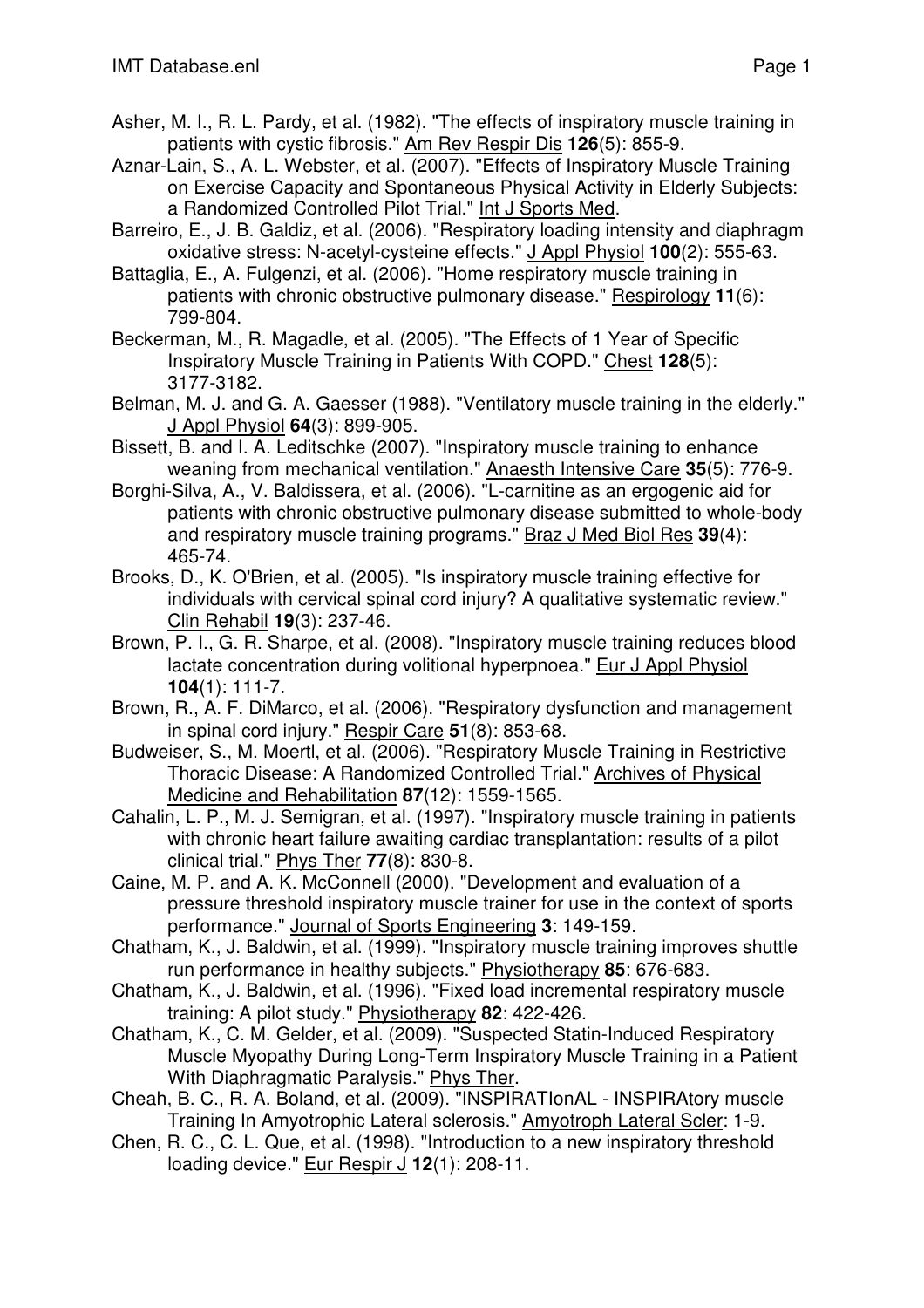- Chiappa, G. R., J. P. Ribeiro, et al. (2009). "Inspiratory resistive loading after all-out exercise improves subsequent performance." Eur J Appl Physiol **106**(2): 297-303.
- Chiappa, G. R., B. T. Roseguini, et al. (2008). "Inspiratory muscle training improves blood flow to resting and exercising limbs in patients with chronic heart failure." J Am Coll Cardiol **51**(17): 1663-71.
- Chlif, M., D. Keochkerian, et al. (2005). "Noninvasive assessment of the tension-time index of inspiratory muscles at rest in obese male subjects." Int J Obes (Lond) **29**(12): 1478-83.
- Clanton, T. L., G. Dixon, et al. (1985). "Inspiratory muscle conditioning using a threshold loading device." Chest **87**(1): 62-6.
- Clini, E. and S. Costi (2006). "Inspiratory muscle training: a way to breathe more easily." Respiration **73**(2): 143-144.
- Covey, M. K., J. L. Larson, et al. (2001). "High-intensity inspiratory muscle training in patients with chronic obstructive pulmonary disease and severely reduced function." J Cardiopulm Rehabil **21**(4): 231-40.
- Crisafulli, E., S. Costi, et al. (2007). "Respiratory muscles training in COPD patients." Int J Chron Obstruct Pulmon Dis **2**(1): 19-25.
- Crowe, J., W. D. Reid, et al. (2005). "Inspiratory muscle training compared with other rehabilitation interventions in adults with chronic obstructive pulmonary disease: a systematic literature review and meta-analysis." COPD **2**(3): 319-29.
- Dall'Ago, P., G. R. Chiappa, et al. (2006). "Inspiratory muscle training in patients with heart failure and inspiratory muscle weakness: a randomized trial." J Am Coll Cardiol **47**(4): 757-63.
- Darnley, G. M., A. C. Gray, et al. (1999). "Effects of resistive breathing on exercise capacity and diaphragm function in patients with ischaemic heart disease." European journal of heart failure **1**(3): 297-300.
- Dayer, M. J., N. S. Hopkinson, et al. (2006). "Does symptom-limited cycle exercise cause low frequency diaphragm fatigue in patients with heart failure?" European Journal of Heart Failure **8**(1): 68-73.
- de Andrade, A. D., T. N. S. Silva, et al. (2005). "Inspiratory muscular activation during threshold therapy in elderly healthy and patients with COPD." Journal of Electromyography and Kinesiology **15**(6): 631-639.
- de Jong, W., W. M. van Aalderen, et al. (2001). "Inspiratory muscle training in patients with cystic fibrosis." Respir Med **95**(1): 31-6.
- de Lucas Ramos, P., J. M. Rodriguez Gonzalez-Moro, et al. (1998). "[Training of inspiratory muscles in chronic obstructive lung disease. Its impact on functional changes and exercise tolerance]." Arch Bronconeumol **34**(2): 64-70.
- Decramer, M. (2009). "Response of the respiratory muscles to rehabilitation in COPD." J Appl Physiol.
- Dekhuijzen, P. N., H. T. Folgering, et al. (1991). "Target-flow inspiratory muscle training during pulmonary rehabilitation in patients with COPD." Chest **99**(1): 128-33.
- Dickinson, J., G. Whyte, et al. (2007). "Inspiratory muscle training: a simple cost-effective treatment for inspiratory stridor." Br J Sports Med **41**(10): 694-5; discussion 695.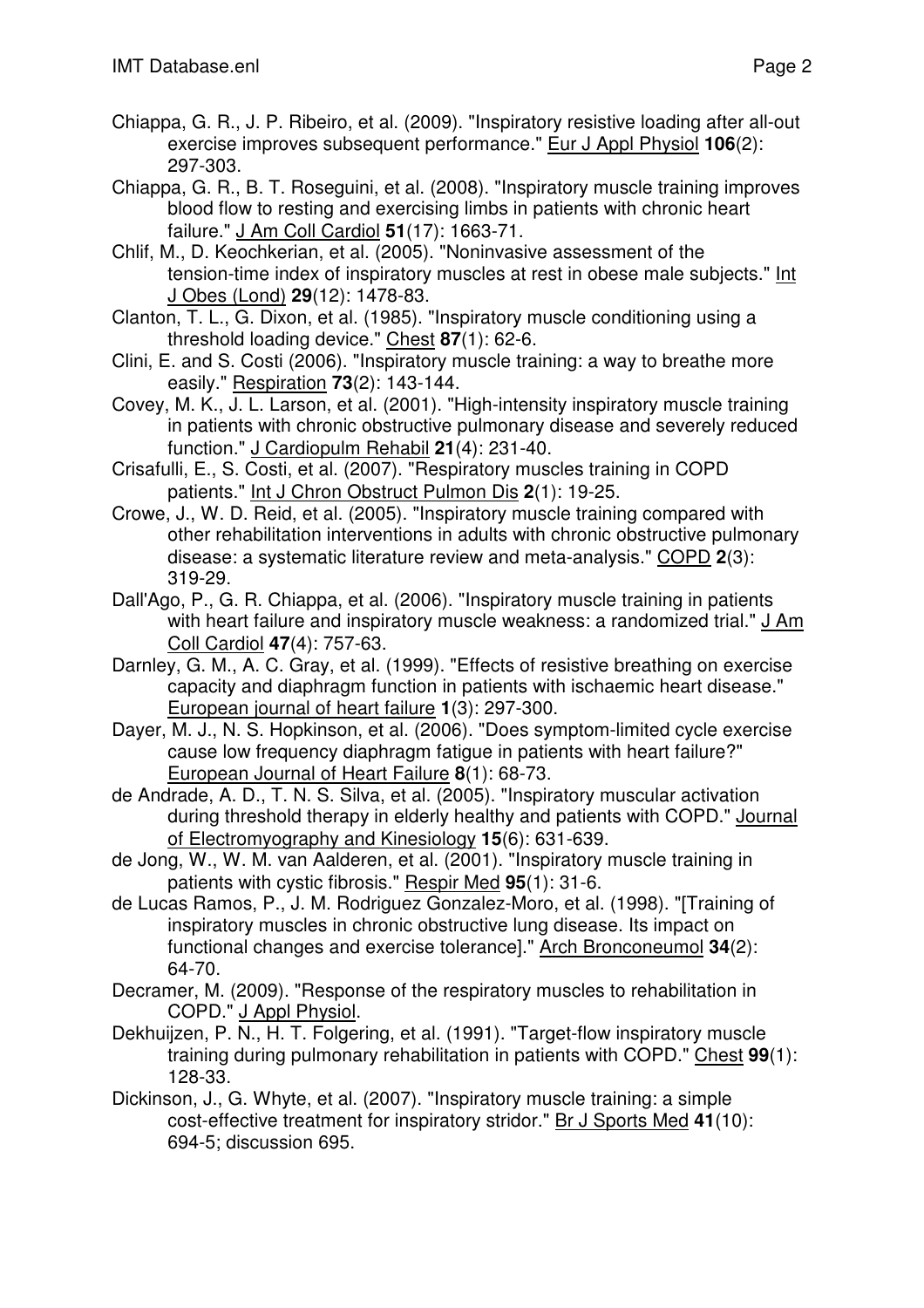- Donovan, K. and A. K. McConnell (1998). "The effects of Self-Contained Breathing Apparatus on gas exchange and heart rate during fire-fighter simulations." Contemporary Ergonomics.
- Donovan, K. J. and A. K. McConnell (1999). "Do fire-fightersd evelops pecificv entilatoryr esponsesin ordert o cope with exercisew hilstw earings elf-containebdr eathinga pparatus?" European Journal of Applied Physiology **80**: 107-112.
- Donovan, K. J. and A. K. McConnell (1999). "Fire-fighters' Self-contained BreathingA pparatus( SCBA): The effectso f SCBA massu pon exercised uration during treadmill walks in the laboratory." Fire Engineer's Journal.
- Dourado, V. Z., L. C. Antunes, et al. (2006). "Relationship of Upper-Limb and Thoracic Muscle Strength to 6-min Walk Distance in COPD Patients." Chest **129**(3): 551-7.
- Downey, A. E., L. M. Chenoweth, et al. (2007). "Effects of inspiratory muscle training on exercise responses in normoxia and hypoxia." Respir Physiol Neurobiol **156**(2): 137-46.
- Dronkers, J., A. Veldman, et al. (2008). "Prevention of pulmonary complications after upper abdominal surgery by preoperative intensive inspiratory muscle training: a randomized controlled pilot study." Clin Rehabil **22**(2): 134-42.
- Eastwood, P. R., T. J. Van Der Touw, et al. (2006). "Anaerobic metabolism of inspiratory muscles in COPD." Respirology **11**(1): 32-40.
- Edwards, A. and C. Cook (2004). "Oxygen uptake kinetics and maximal aerobic power are unaffected by inspiratory muscle training in healthy subjects where time to exhaustion is extended." European Journal of Applied Physiology **93**: 139-144.
- Edwards, A. M. and R. E. Walker (2009). "Inspiratory muscle training and endurance: a central metabolic control perspective." Int J Sports Physiol Perform **4**(1): 122-8.
- Edwards, A. M., C. Wells, et al. (2008). "Concurrent inspiratory muscle and cardiovascular training differentially improves both perceptions of effort and 5000 m running performance compared with cardiovascular training alone." Br J Sports Med **42**(10): 523-7.
- Ehrlich, M., P. J. Manns, et al. (1999). "Respiratory training for a person with C3-C4 tetraplegia." Aust J Physiother **45**(4): 301-307.
- Enright, S., K. Chatham, et al. (2000). "The effect of fixed load incremental inspiratory muscle training in the elite athlete: a pilot study." Physical Therapy in Sport **1**: 1-5.
- Enright, S., K. Chatham, et al. (2004). "Inspiratory Muscle Training Improves Lung Function and Exercise Capacity in Adults With Cystic Fibrosis." Chest **126**(2): 405-411.
- Enright, S. J., V. B. Unnithan, et al. (2006). "Effect of high-intensity inspiratory muscle training on lung volumes, diaphragm thickness, and exercise capacity in subjects who are healthy." Phys Ther **86**(3): 345-54.
- Fasano, V., E. Paolucci, et al. (2007). "High-Altitude Exposure Reduces Inspiratory Muscle Strength." International Journal of Sports Medicine(5): 426-430.
- Ferreira, P. E., A. J. Rodrigues, et al. (2009). "Effects of an inspiratory muscle rehabilitation program in the postoperative period of cardiac surgery." Arq Bras Cardiol **92**(4): 275-82.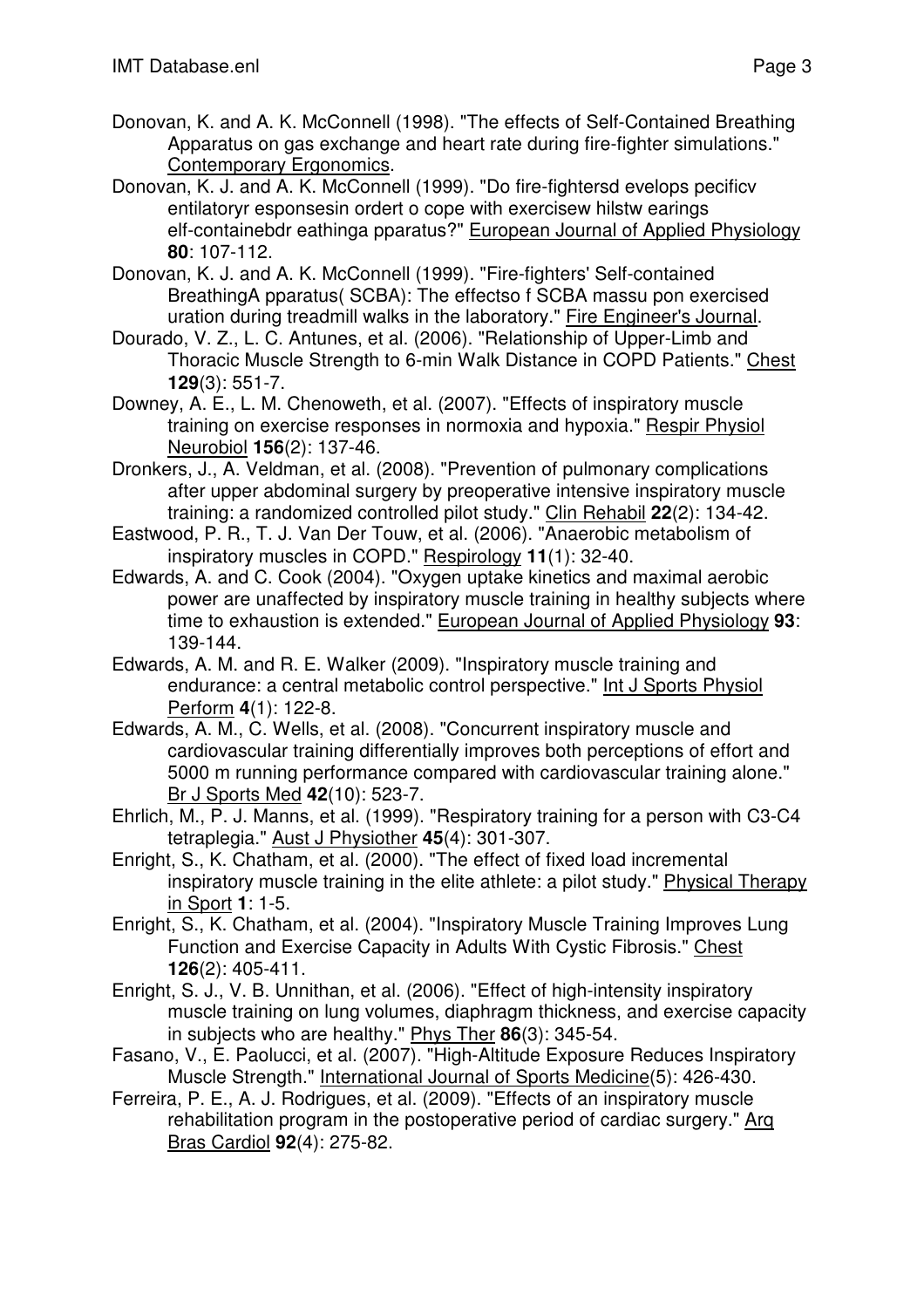- Fregonezi, G. A., V. R. Resqueti, et al. (2006). "Domiciliary Respiratory Muscle Training in Myotonic Dystrophy." Archivos de Bronconeumologia **42**: 605 - 607.
- Fregonezi, G. A., V. R. Resqueti, et al. (2005). "Effects of 8-week, interval-based inspiratory muscle training and breathing retraining in patients with generalized myasthenia gravis." Chest **128**(3): 1524-30.
- Fry, D. K., L. A. Pfalzer, et al. (2007). "Randomized control trial of effects of a 10-week inspiratory muscle training program on measures of pulmonary function in persons with multiple sclerosis." J Neurol Phys Ther **31**(4): 162-72.
- Galvan, C. C. and A. J. Cataneo (2007). "Effect of respiratory muscle training on pulmonary function in preoperative preparation of tobacco smokers." Acta Cir Bras **22**(2): 98-104.
- Garcia, S., M. Rocha, et al. (2008). "Inspiratory muscle training in COPD patients." Rev Port Pneumol **14**(2): 177-94.
- Geddes, E. L., K. O'Brien, et al. (2008). "Inspiratory muscle training in adults with chronic obstructive pulmonary disease: An update of a systematic review." Respir Med.
- Geddes, E. L., W. D. Reid, et al. (2005). "Inspiratory muscle training in adults with chronic obstructive pulmonary disease: A systematic review." Respir Med.
- Gething, A. D., L. Passfield, et al. (2004). "The effects of different inspiratory muscle training intensities on exercising heart rate and perceived exertion." European Journal of Applied Physiology **92**: 50-55.
- Gething, A. D., M. Williams, et al. (2004). "Inspiratory resistive loading improves cycling capacity: a placebo controlled trial." Br J Sports Med **38**(6): 730-736.
- Gigliotti, F., B. Binazzi, et al. (2006). "Does training of respiratory muscles affect exercise performance in healthy subjects?" Respiratory Medicine **100**(6): 1117-1120.
- Goosey-Tolfrey, V. L., E. Foden, et al. (2008). "Effects of inspiratory muscle training on respiratory function and repetitive sprint performance in wheelchair basketball players." Br J Sports Med.
- Gosselink, R., R. C. Wagenaar, et al. (1996). "Reliability of a commercially available threshold loading device in healthy subjects and in patients with chronic obstructive pulmonary disease." Thorax **51**(6): 601-5.
- Grassino, A. (1989). "Inspiratory muscle training in COPD patients." Eur Respir J Suppl **7**: 581s-586s.
- Grazzini, M., L. Stendardi, et al. (2005). "Pathophysiology of exercise dyspnea in healthy subjects and in patients with chronic obstructive pulmonary disease (COPD)." Respir Med **99**(11): 1403-12.
- Griffiths, L. A. and A. K. McConnell (2006). "The influence of inspiratory and expiratory muscle training upon rowing performance." Eur J Appl Physiol.
- Griffiths, L. A. and A. K. McConnell (2007). "The influence of inspiratory and expiratory muscle training upon rowing performance." Eur J Appl Physiol **99**(5): 457-66.
- Guenette, J. A., A. M. Martens, et al. (2006). "Variable effects of respiratory muscle training on cycle exercise performance in men and women." Appl Physiol Nutr Metab **31**(2): 159-66.
- Hanel, B. and N. H. Secher (1991). "Maximal oxygen uptake and work capacity after inspiratory muscle training: a controlled study." J Sports Sci **9**(1): 43-52.
- Hart, N., K. Sylvester, et al. (2001). "Evaluation of an inspiratory muscle trainer in healthy humans." Respiratory medicine **95**(6): 526-531.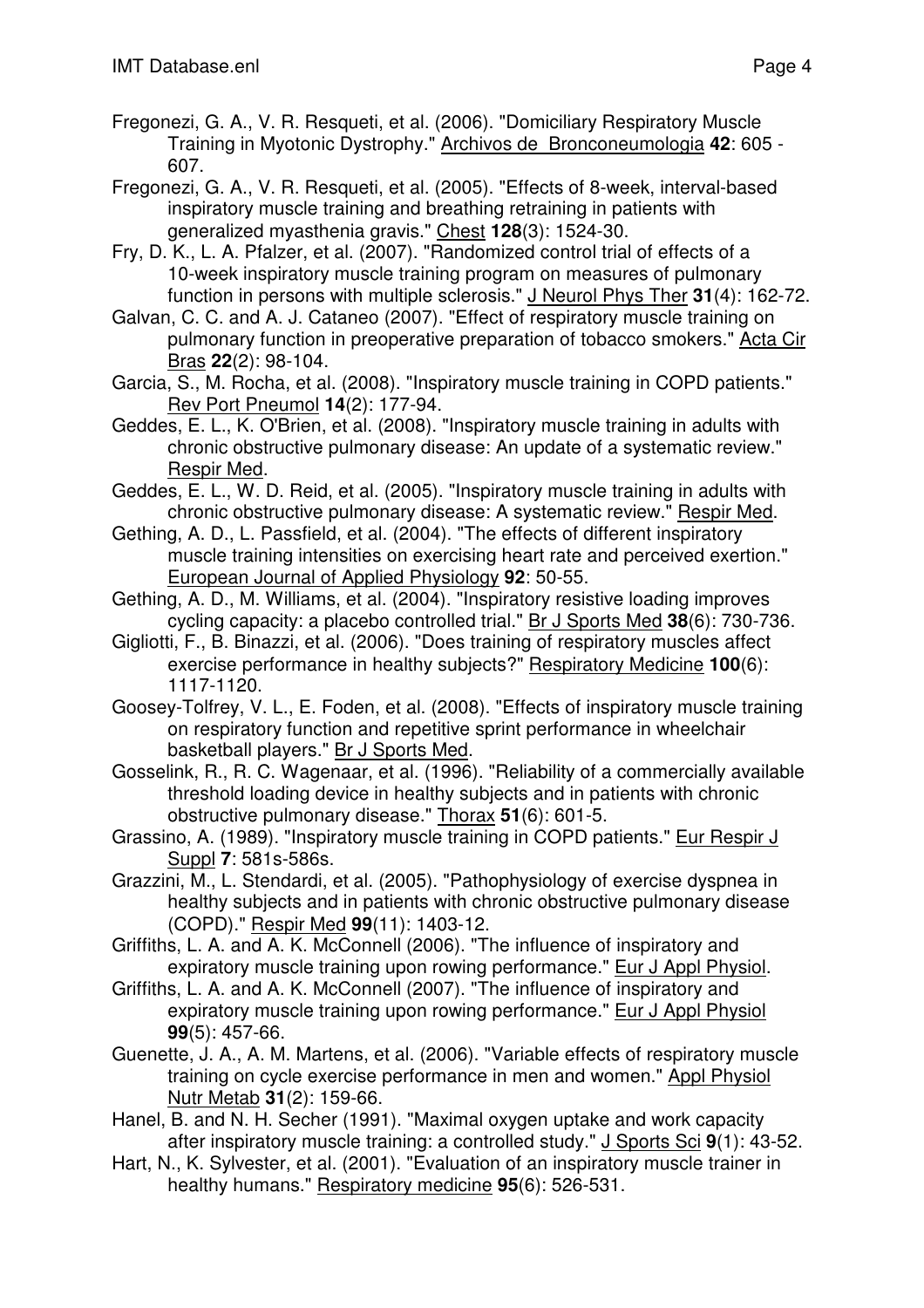- Harver, A., D. A. Mahler, et al. (1989). "Targeted inspiratory muscle training improves respiratory muscle function and reduces dyspnea in patients with chronic obstructive pulmonary disease." Ann Intern Med **111**(2): 117-24.
- Heijdra, Y. F., P. N. Dekhuijzen, et al. (1996). "Nocturnal saturation improves by target-flow inspiratory muscle training in patients with COPD." Am J Respir Crit Care Med **153**(1): 260-5.
- Hepburn, H., J. Fletcher, et al. (2005). "Cardiac vagal tone, exercise performance and the effect of respiratory training." European Journal of Applied Physiology **V94**(5): 681-689.
- Hill, K., S. C. Jenkins, et al. (2004). "Dyspnoea in COPD: can inspiratory muscle training help?" Aust J Physiother **50**(3): 169-80.
- Hill, K., S. C. Jenkins, et al. (2006). "High-intensity inspiratory muscle training in COPD." Eur Respir J **27**(6): 1119-1128.
- Hill, K., S. C. Jenkins, et al. (2007). "Comparison of incremental and constant load tests of inspiratory muscle endurance in COPD." Eur Respir J: 09031936.00095406.
- Holm, P., A. Sattler, et al. (2004). "Endurance training of respiratory muscles improves cycling performance in fit young cyclists." BMC Physiology **4**: 9.
- Houston, B. W., N. Mills, et al. (2008). "Inspiratory muscle training for cystic fibrosis." Cochrane Database Syst Rev(4): CD006112.
- How, S. C., A. K. McConnell, et al. (2007). "Acute and chronic responses of the upper airway to inspiratory loading in healthy awake humans: An MRI study." Respir Physiol Neurobiol **157**(2-3): 270-80.
- Hsiao, S. F., Y. T. Wu, et al. (2003). "Comparison of effectiveness of pressure threshold and targeted resistance devices for inspiratory muscle training in patients with chronic obstructive pulmonary disease." J Formos Med Assoc **102**(4): 240-5.
- Hulzebos, E. H., P. J. Helders, et al. (2006). "Preoperative intensive inspiratory muscle training to prevent postoperative pulmonary complications in high-risk patients undergoing CABG surgery: a randomized clinical trial." Jama **296**(15): 1851-7.
- Hulzebos, E. H., N. L. van Meeteren, et al. (2006). "Feasibility of preoperative inspiratory muscle training in patients undergoing coronary artery bypass surgery with a high risk of postoperative pulmonary complications: a randomized controlled pilot study." Clin Rehabil **20**(11): 949-59.
- Inbar, O., P. Weiner, et al. (2000). "Specific inspiratory muscle training in well-trained endurance athletes." Medicine and science in sports and exercise **32**(7): 1233-1237.
- Inzelberg, R., N. Peleg, et al. (2005). "Inspiratory muscle training and the perception of dyspnea in Parkinson's disease." Canadian Journal of Neurological Sciences **32**(2): 213-217.
- Izumizaki, M., M. Satake, et al. (2008). "Effects of inspiratory muscle thixotropy on the 6-min walk distance in COPD." Respir Med **102**(7): 970-7.
- Jakovljevic, D. G. and A. K. McConnell (2009). "Influence of different breathing frequencies on the severity of inspiratory muscle fatigue induced by high-intensity front crawl swimming." J Strength Cond Res **23**(4): 1169-74.
- Johnson, M. A., G. R. Sharpe, et al. (2007). "Inspiratory muscle training improves cycling time-trial performance and anaerobic work capacity but not critical power." Eur J Appl Physiol **101**(6): 761-70.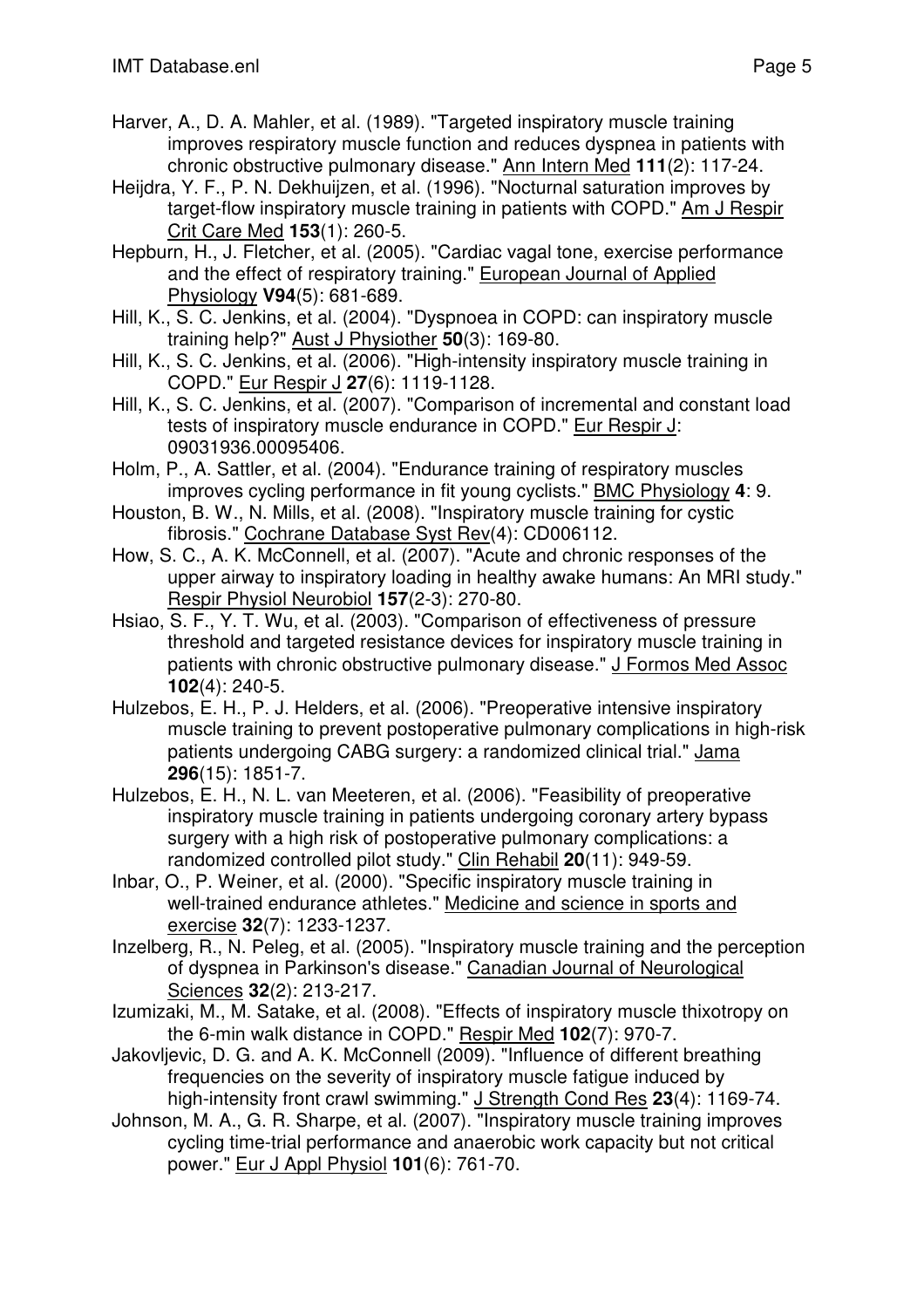- Johnson, P. H., A. J. Cowley, et al. (1998). "A randomized controlled trial of inspiratory muscle training in stable chronic heart failure." Eur Heart J **19**(8): 1249-53.
- Kang, S. W., J. C. Shin, et al. (2005). "Relationship between inspiratory muscle strength and cough capacity in cervical spinal cord injured patients." Spinal Cord **44**(4): 242-248.
- Keens, T. G., I. R. Krastins, et al. (1977). "Ventilatory muscle endurance training in normal subjects and patients with cystic fibrosis." Am Rev Respir Dis **116**(5): 853-60.
- Kerstjens, H., D. Postma, et al. (2005). "Chronic obstructive pulmonary disease." Clin Evid(13): 1923-47.
- Kilding, A. E., S. Brown, et al. (2009). "Inspiratory muscle training improves 100 and 200 m swimming performance." Eur J Appl Physiol.
- Kim, J., P. Davenport, et al. (2009). "Effect of expiratory muscle strength training on elderly cough function." Arch Gerontol Geriatr **48**(3): 361-6.
- Kim, M. J., J. L. Larson, et al. (1993). "Inspiratory muscle training in patients with chronic obstructive pulmonary disease." Nurs Res **42**(6): 356-62.
- Klusiewicz, A., L. Borkowski, et al. (2008). "The inspiratory muscle training in elite rowers." J Sports Med Phys Fitness **48**(3): 279-84.
- Koessler, W., T. Wanke, et al. (2001). "2 Years' experience with inspiratory muscle training in patients with neuromuscular disorders." Chest **120**(3): 765-9.
- Koppers, R. J. H., P. J. E. Vos, et al. (2006). "Exercise Performance Improves in Patients With COPD due to Respiratory Muscle Endurance Training." Chest **129**(4): 886-892.
- Kyung, K. A. and P. A. Chin (2008). "The effect of a pulmonary rehabilitation programme on older patients with chronic pulmonary disease." J Clin Nurs **17**(1): 118-25.
- Laoutaris, I., A. Dritsas, et al. (2004). "Inspiratory muscle training using an incremental endurance test alleviates dyspnea and improves functional status in patients with chronic heart failure." Eur J Cardiovasc Prev Rehabil **11**(6): 489-96.
- Laoutaris, I. D., A. Dritsas, et al. (2008). "Effects of inspiratory muscle training on autonomic activity, endothelial vasodilator function, and N-terminal pro-brain natriuretic peptide levels in chronic heart failure." J Cardiopulm Rehabil Prev **28**(2): 99-106.
- Laoutaris, I. D., A. Dritsas, et al. (2007). "Immune response to inspiratory muscle training in patients with chronic heart failure." Eur J Cardiovasc Prev Rehabil **14**(5): 679-85.
- Larson, J. L., M. K. Covey, et al. (1999). "Cycle ergometer and inspiratory muscle training in chronic obstructive pulmonary disease." Am J Respir Crit Care Med **160**(2): 500-7.
- Larson, J. L., M. J. Kim, et al. (1988). "Inspiratory muscle training with a pressure threshold breathing device in patients with chronic obstructive pulmonary disease." Am Rev Respir Dis **138**(3): 689-96.
- Leddy, J., A. Limprasertkul, et al. (2007). "Isocapnic hyperpnea training improves performance in competitive male runners." European Journal of Applied Physiology **99**(6): 665-676.
- Leith, D. E. and M. Bradley (1976). "Ventilatory muscle strength and endurance training." Journal of Applied Physiology **41**(4): 508-516.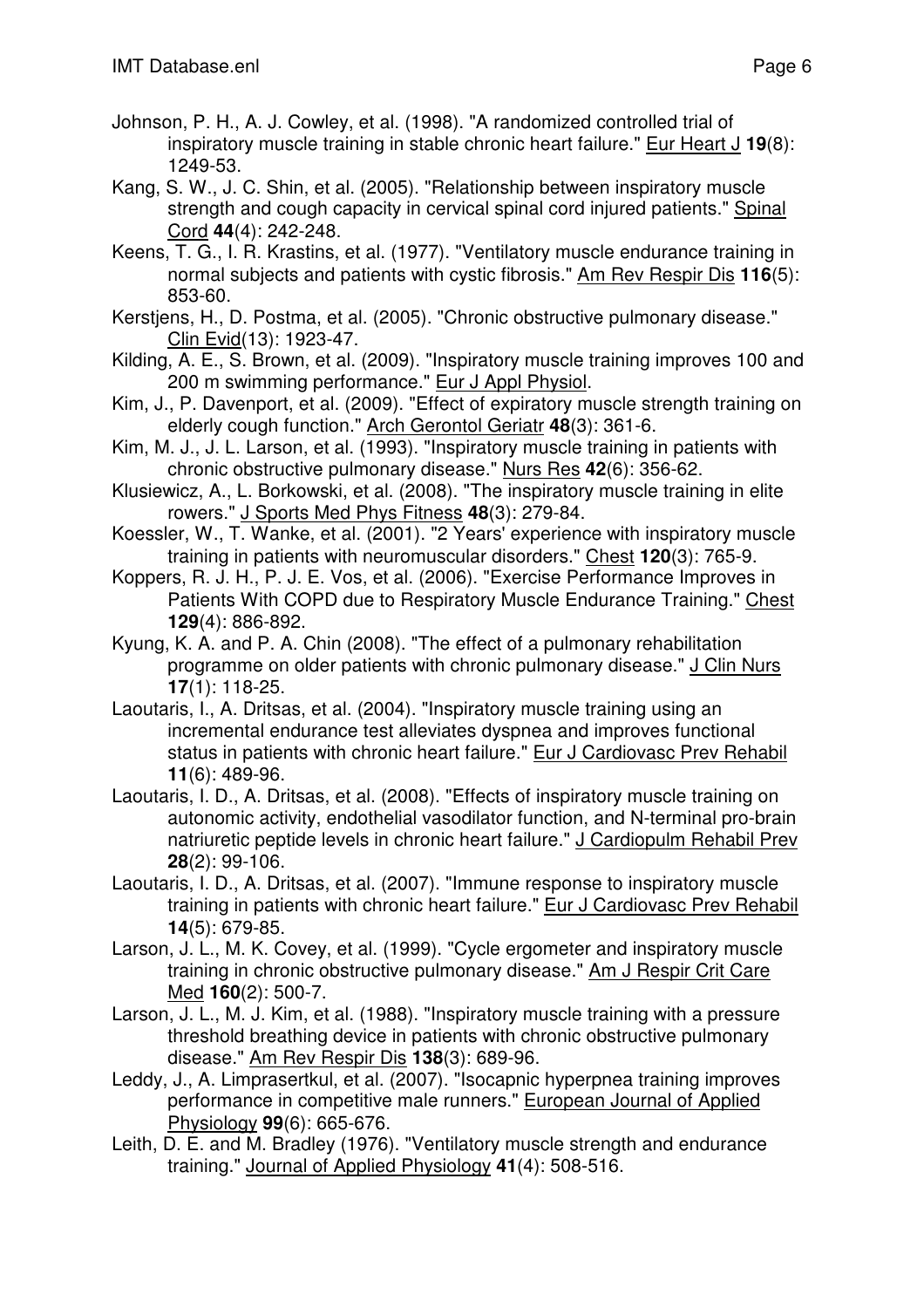- Levine, S., T. Nguyen, et al. (2003). "Human diaphragm remodeling associated with chronic obstructive pulmonary disease: clinical implications." Am J Respir Crit Care Med **168**(6): 706-13.
- Liaw, M. Y., M. C. Lin, et al. (2000). "Resistive inspiratory muscle training: its effectiveness in patients with acute complete cervical cord injury." Arch Phys Med Rehabil **81**(6): 752-6.
- Lima, E. V., W. L. Lima, et al. (2008). "Inspiratory muscle training and respiratory exercises in children with asthma." J Bras Pneumol **34**(8): 552-8.
- Lindholm, P., J. Wylegala, et al. (2007). "Resistive respiratory muscle training improves and maintains endurance swimming performance in divers." Undersea Hyperb Med **34**(3): 169-80.

Lomax, M. (2010). "Inspiratory Muscle Training, Altitude, and Arterial Oxygen Desaturation: A Preliminary Investigation." Aviation, Space, and Environmental Medicine **81**: 498-501.

Lomax, M., I. Grant, et al. (2011). "Inspiratory muscle warm-up and inspiratory muscle training: Separate and combined effects on intermittent running to exhaustion." Journal of Sports Sciences **29**: 563-569.

- Lomax, M. and A. McConnell (2003). "Inspiratory muscle fatigue in swimmers after a single 200 m swim." Journal of Sports Sciences **21**(8): 659 - 664.
- Lotters, F., B. van Tol, et al. (2002). "Effects of controlled inspiratory muscle training in patients with COPD: a meta-analysis." European Respiratory Journal **20**(3): 570-577.
- Magadle, R., N. Berar-Yanay, et al. (2002). "The Risk of Hospitalization and Near-Fatal Asthma in Relation to the Perception of Dyspnea " Chest.
- Magadle, R., A. K. McConnell, et al. (2007). "Inspiratory muscle training in pulmonary rehabilitation program in COPD patients." Respir Med.
- Mancini, D. M., D. Henson, et al. (1995). "Benefit of selective respiratory muscle training on exercise capacity in patients with chronic congestive heart failure." Circulation **91**(2): 320-9.
- Markov, G., C. M. Spengler, et al. (2001). "Respiratory muscle training increases cycling endurance without affecting cardiovascular responses to exercise." European journal of applied physiology **85**(3-4): 233-239.
- Martinez, A., C. Lisboa, et al. (2001). "[Selective training of respiratory muscles in patients with chronic heart failure]." Rev Med Chil **129**(2): 133-9.
- Mathers-Schmidt, B. A. and L. R. Brilla (2005). "Inspiratory muscle training in exercise-induced paradoxical vocal fold motion." J Voice **19**(4): 635-44.
- McConnell, A., L. Romer, et al. (2005). "Inspiratory muscle training in obstructive lung disease: how to implement and what to expect." Breathe **2**(1): 38-47.
- McConnell, A. K. (2005). "In favour of respiratory muscle training." Chron Respir Dis **2**(4): 219-21.
- McConnell, A. K. (2005). "The role of inspiratory muscle function and training in the genesis of dyspnoea in asthma and COPD." Primary Care Respiratory Journal **14**(4): 186-194.
- McConnell, A. K. (2009). "Respiratory muscle training as an ergogenic aid." J Exerc Sci Fit **7**: S18-S27.
- McConnell, A. K., M. P. Caine, et al. (1998). "Inspiratory muscle training improves lung function and reduces exertional dyspnoea in mild/moderate asthmatics." Clinical Science **95**(2): 4P.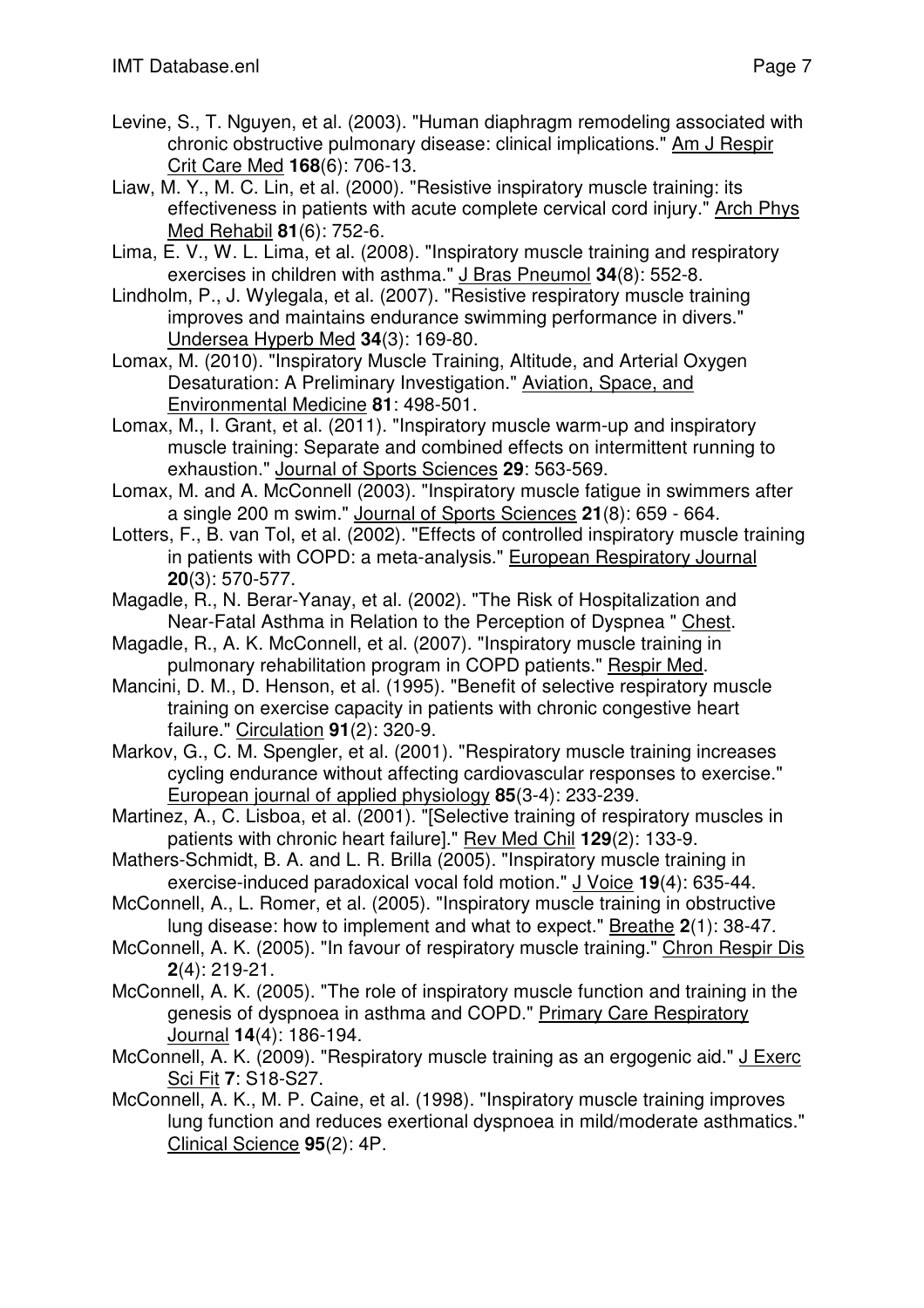- McConnell, A. K. and L. Griffiths (2010). "Acute Cardiorespiratory Responses to Inspiratory Pressure Threshold Loading." Medicine and Science in Sports and Exercise: 1696 - 1703.
- McConnell, A. K. and M. Lomax (2006). "The influence of inspiratory muscle work history and specific inspiratory muscle training upon human limb muscle fatigue." J Physiol (Lond) **577**(1): 445-457.
- McConnell, A. K. and L. M. Romer (2004). "Dyspnoea in health and obstructive pulmonary disease : the role of respiratory muscle function and training." Sports medicine **34**(2): 117-132.
- McConnell, A. K. and L. M. Romer (2004). "Respiratory muscle training in healthy humans: resolving the controversy." International Journal of Sports Medicine **25**(4): 284-293.
- McConnell, A. K., L. M. Romer, et al. (2002). "Re: Evaluation of an inspiratory muscle trainer in healthy humans (Respir Med 2001; 95: 526-531)." Respiratory medicine **96**(2): 129-133.
- McConnell, A. K. and G. R. Sharpe (2005). "The effect of inspiratory muscle training upon maximum lactate steady-state and blood lactate concentration." Eur J Appl Physiol **94**(3): 277-284.
- McMahon, M. E., U. Boutellier, et al. (2002). "Hyperpnea training attenuates peripheral chemosensitivity and improves cycling endurance." The Journal of experimental biology **205**(Pt 24): 3937-3943.
- Mereles, D., N. Ehlken, et al. (2006). "Exercise and respiratory training improve exercise capacity and quality of life in patients with severe chronic pulmonary hypertension." Circulation **114**(14): 1482-9.
- Meyer, F. J., M. M. Borst, et al. (2001). "Respiratory muscle dysfunction in congestive heart failure: clinical correlation and prognostic significance." Circulation **103**(17): 2153-8.
- Mickleborough, T. D., J. M. Stager, et al. (2008). "Pulmonary adaptations to swim and inspiratory muscle training." Eur J Appl Physiol.
- Mickleborough, T. D., S. L. Tecklenburg, et al. (2009). "Eicosapentaenoic acid is more effective than docosahexaenoic acid in inhibiting proinflammatory mediator production and transcription from LPS-induced human asthmatic alveolar macrophage cells." Clinical Nutrition.
- Morgan, D. W., W. M. Kohrt, et al. (1987). "Effects of respiratory muscle endurance training on ventilatory and endurance performance of moderately trained cyclists." Int J Sports Med **8**(2): 88-93.
- Mota, S., R. Guell, et al. (2007). "Clinical outcomes of expiratory muscle training in severe COPD patients." Respir Med **101**(3): 516-24.
- Mota-Casals, S. (2005). "[What is the role of inspiratory muscle training in the treatment of chronic obstructive pulmonary disease?]." Arch Bronconeumol **41**(11): 593-5.
- Mueller, G., C. Perret, et al. (2008). "Effects of respiratory muscle endurance training on wheelchair racing performance in athletes with paraplegia: a pilot study." Clin J Sport Med **18**(1): 85-8.
- Mueller, G., C. Perret, et al. (2006). "Optimal Intensity for Respiratory Muscle Endurance Training in Patients with Spinal Cord Injury." Journal of Rehabilitation Medicine **38**(6): 381-386.
- Nam do, H., J. Y. Lim, et al. (2004). "Specially programmed respiratory muscle training for singers by using respiratory muscle training device (Ultrabreathe)." Yonsei Med J **45**(5): 810-7.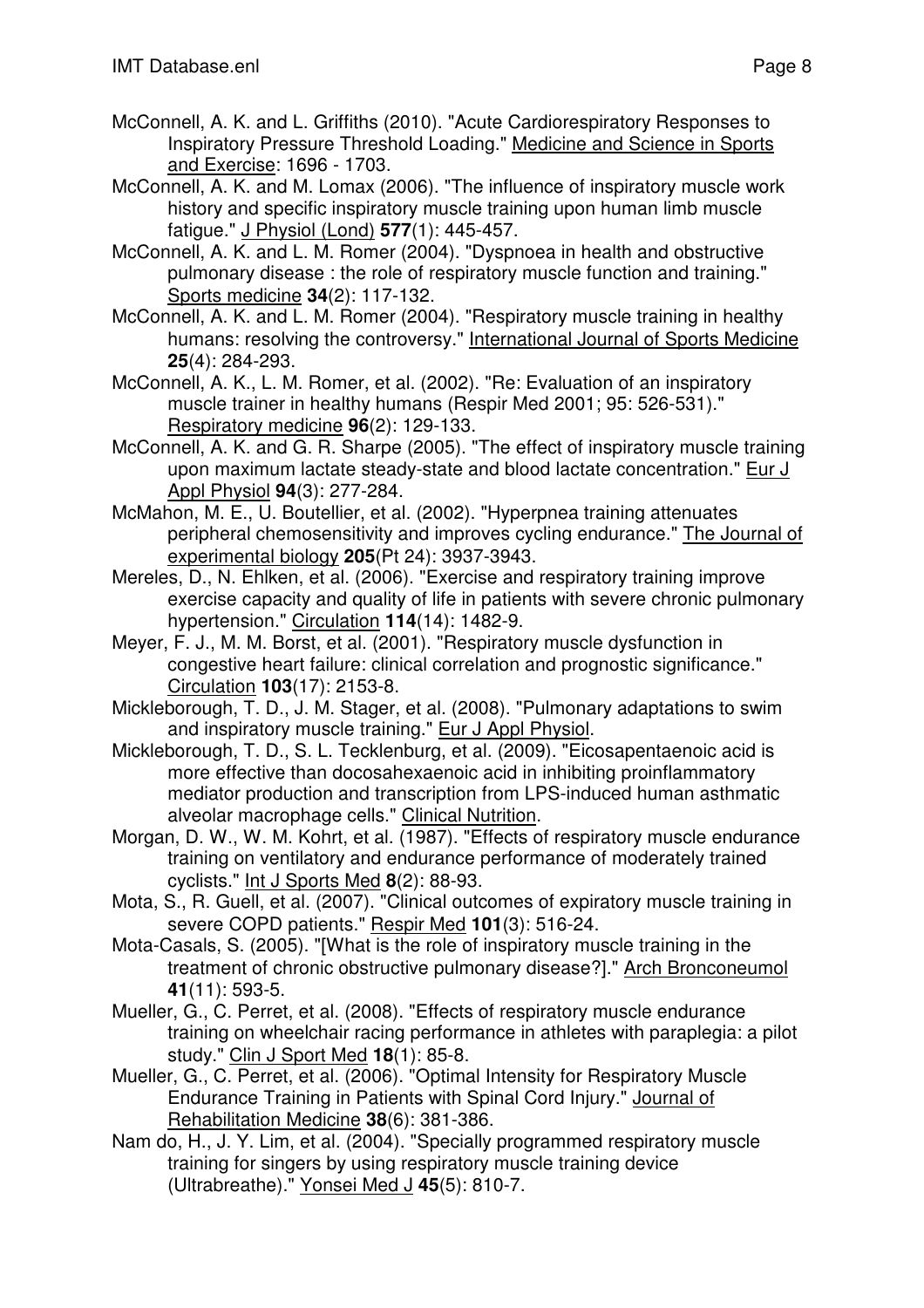- Newall, C., R. A. Stockley, et al. (2005). "Exercise training and inspiratory muscle training in patients with bronchiectasis." Thorax **60**(11): 943-948.
- Nicks, C. R., D. W. Morgan, et al. (2009). "The influence of respiratory muscle training upon intermittent exercise performance." Int J Sports Med **30**(1): 16-21.
- Nield, M. A. (1999). "Inspiratory muscle training protocol using a pressure threshold device: effect on dyspnea in chronic obstructive pulmonary disease." Archives of Physical Medicine and Rehabilitation **80**(1): 100-102.
- O'Brien, K., E. L. Geddes, et al. (2008). "Inspiratory muscle training compared with other rehabilitation interventions in chronic obstructive pulmonary disease: a systematic review update." J Cardiopulm Rehabil Prev **28**(2): 128-41.
- Ozkaplan, A., E. C. Rhodes, et al. (2005). "A comparison of inspiratory muscle fatigue following maximal exercise in moderately trained males and females." Eur J Appl Physiol **95**(1): 52-6.
- Padula, C. A. and E. Yeaw (2006). "Inspiratory muscle training: integrative review." Res Theory Nurs Pract **20**(4): 291-304.
- Padula, C. A. and E. Yeaw (2007). "Inspiratory muscle training: integrative review of use in conditions other than COPD." Res Theory Nurs Pract **21**(2): 98-118.
- Padula, C. A., E. Yeaw, et al. (2009). "A home-based nurse-coached inspiratory muscle training intervention in heart failure." Appl Nurs Res **22**(1): 18-25.
- Perlovitch, R., A. Gefen, et al. (2006). "Inspiratory muscles experience fatigue faster than the calf muscles during treadmill marching." Respir Physiol Neurobiol.
- Petrovic, M., H. Lahrmann, et al. (2009). "Idiopathic diaphragmatic paralysis--satisfactory improvement of inspiratory muscle function by inspiratory muscle training." Respir Physiol Neurobiol **165**(2-3): 266-7.
- Pitts, T., D. Bolser, et al. (2009). "Impact of expiratory muscle strength training on voluntary cough and swallow function in Parkinson disease." Chest **135**(5): 1301-8.
- Powell, T. and E. M. Williams (2009). "Inspiratory muscle training in adults with COPD." Respir Med.
- Preusser, B. A., M. L. Winningham, et al. (1994). "High- vs low-intensity inspiratory muscle interval training in patients with COPD." Chest **106**(1): 110-7.
- Puhan, M. A., A. Suarez, et al. (2006). "Didgeridoo playing as alternative treatment for obstructive sleep apnoea syndrome: randomised controlled trial." Bmj **332**(7536): 266-70.
- Ramirez-Sarmiento, A., M. Orozco-Levi, et al. (2002). "Inspiratory muscle training in patients with chronic obstructive pulmonary disease: structural adaptation and physiologic outcomes." American Journal of Respiratory and Critical Care Medicine **166**(11): 1491-1497.
- Ray, A. D., D. R. Pendergast, et al. (2008). "Respiratory muscle training improves swimming endurance at depth." Undersea Hyperb Med **35**(3): 185-96.
- Redline, S., S. B. Gottfried, et al. (1991). "Effects of changes in inspiratory muscle strength on the sensation of respiratory force." The American Physiological Society.
- Reid, W. D., E. L. Geddes, et al. (2008). "Effects of inspiratory muscle training in cystic fibrosis: a systematic review." Clin Rehabil **22**(10-11): 1003-13.
- Reid, W. D. and B. Samrai (1995). "Respiratory muscle training for patients with chronic obstructive pulmonary disease." Phys Ther **75**(11): 996-1005.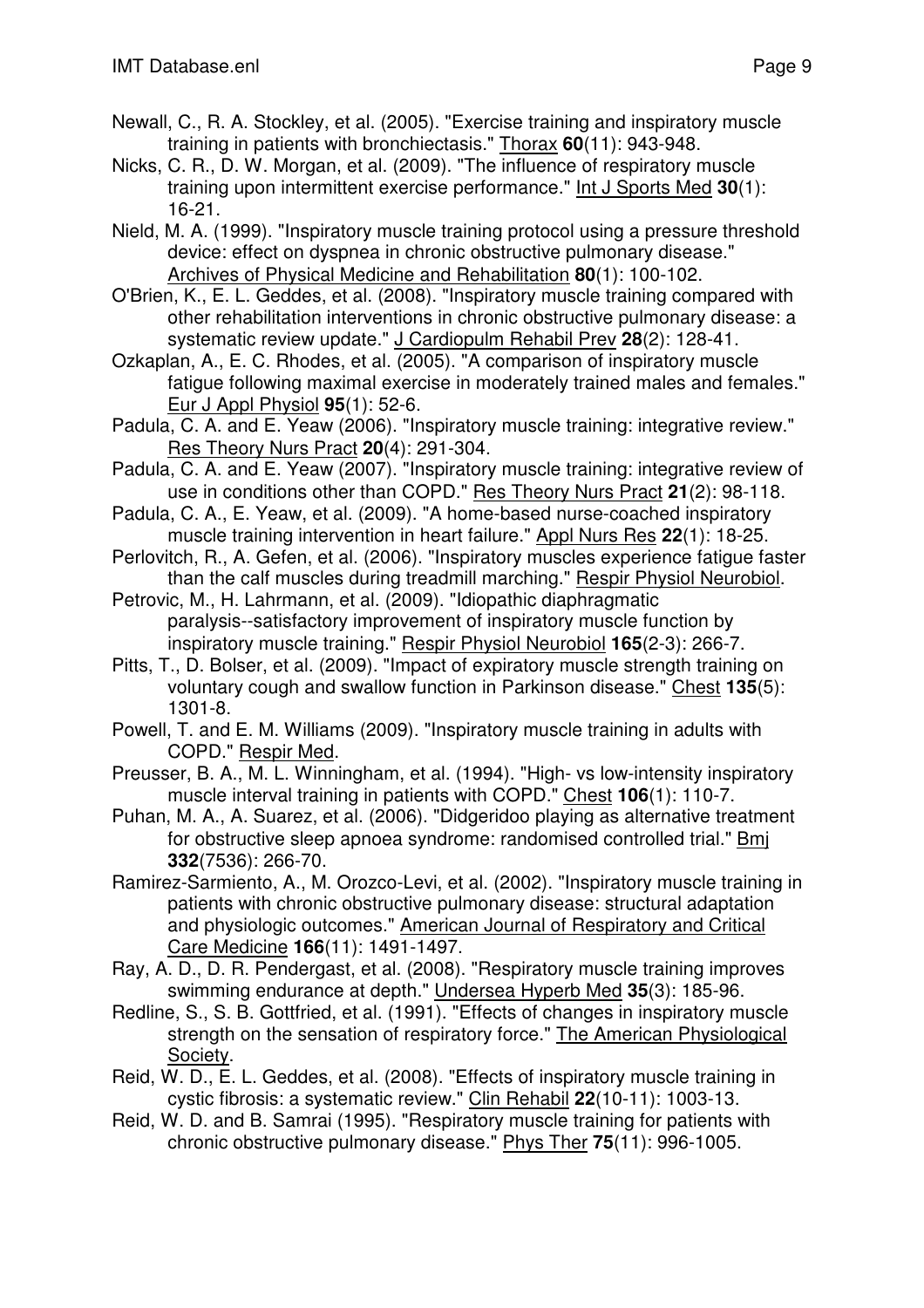- 
- Renggli, A. S., S. Verges, et al. (2008). "Development of respiratory muscle contractile fatigue in the course of hyperpnoea." Respir Physiol Neurobiol.
- Riario-Sforza, G. G., C. Incorvaia, et al. (2005). "Different outcomes of pulmonary rehabilitation in patients with COPD with or without exacerbations." Monaldi Arch Chest Dis **63**(3): 129-32.
- Ribeiro, J. P., G. R. Chiappa, et al. (2009). "Respiratory muscle function and exercise intolerance in heart failure." Curr Heart Fail Rep **6**(2): 95-101.
- Ries, A. L., G. S. Bauldoff, et al. (2007). "Pulmonary Rehabilitation: Joint ACCP AACVPR Evidence-Based Clinical Practice Guidelines." Chest **131**(5 Suppl): 4S-42S.
- Riganas, C. S., I. S. Vrabas, et al. (2008). "Specific inspiratory muscle training does not improve performance or VO2max levels in well trained rowers." J Sports Med Phys Fitness **48**(3): 285-92.
- Romer, L. M., A. T. Lovering, et al. (2006). "Effect of inspiratory muscle work on peripheral fatigue of locomotor muscles in healthy humans." The Journal of Physiology **571**(2): 425-439.
- Romer, L. M. and A. K. McConnell (2003). "Specificity and reversibility of inspiratory muscle training." Medicine and science in sports and exercise **35**(2): 237-244.
- Romer, L. M., A. K. McConnell, et al. (2002). "Effects of inspiratory muscle training upon recovery time during high intensity, repetitive sprint activity." International Journal of Sports Medicine **23**(5): 353-360.
- Romer, L. M., A. K. McConnell, et al. (2002). "Effects of inspiratory muscle training upon time trial performance in trained cyclists." J Sports Sci **20**: 547-562.
- Romer, L. M., A. K. McConnell, et al. (2002). "Inspiratory muscle fatigue in trained cyclists: effects of inspiratory muscle training." Medicine and science in sports and exercise **34**(5): 785-792.
- Romer, L. M., J. D. Miller, et al. (2007). "Inspiratory muscles do not limit maximal incremental exercise performance in healthy subjects." Respir Physiol Neurobiol **156**(3): 353-61.
- Ross, E., N. Middleton, et al. (2008). "Changes in respiratory muscle and lung function following marathon running in man." J Sports Sci **26**(12): 1295-301.
- Ruddy, B. H., P. Davenport, et al. (2004). "Inspiratory muscle strength training with behavioral therapy in a case of a rower with presumed exercise-induced paradoxical vocal-fold dysfunction." International Journal of Pediatric Otorhinolaryngology **68**(10): 1327-1332.
- Sanchez Riera, H., T. Montemayor Rubio, et al. (2001). "Inspiratory muscle training in patients with COPD: effect on dyspnea, exercise performance, and quality of life." Chest **120**(3): 748-56.
- Sawyer, E. H. and T. L. Clanton (1993). "Improved pulmonary function and exercise tolerance with inspiratory muscle conditioning in children with cystic fibrosis." Chest **104**(5): 1490-7.
- Scano, G., M. Grazzini, et al. (2006). "Respiratory muscle energetics during exercise in healthy subjects and patients with COPD." Respir Med **100**(11): 1896-906.
- Scherer, T. A., C. M. Spengler, et al. (2000). "Respiratory muscle endurance training in chronic obstructive pulmonary disease: impact on exercise capacity, dyspnea, and quality of life." American Journal of Respiratory and Critical Care Medicine **162**(5): 1709-1714.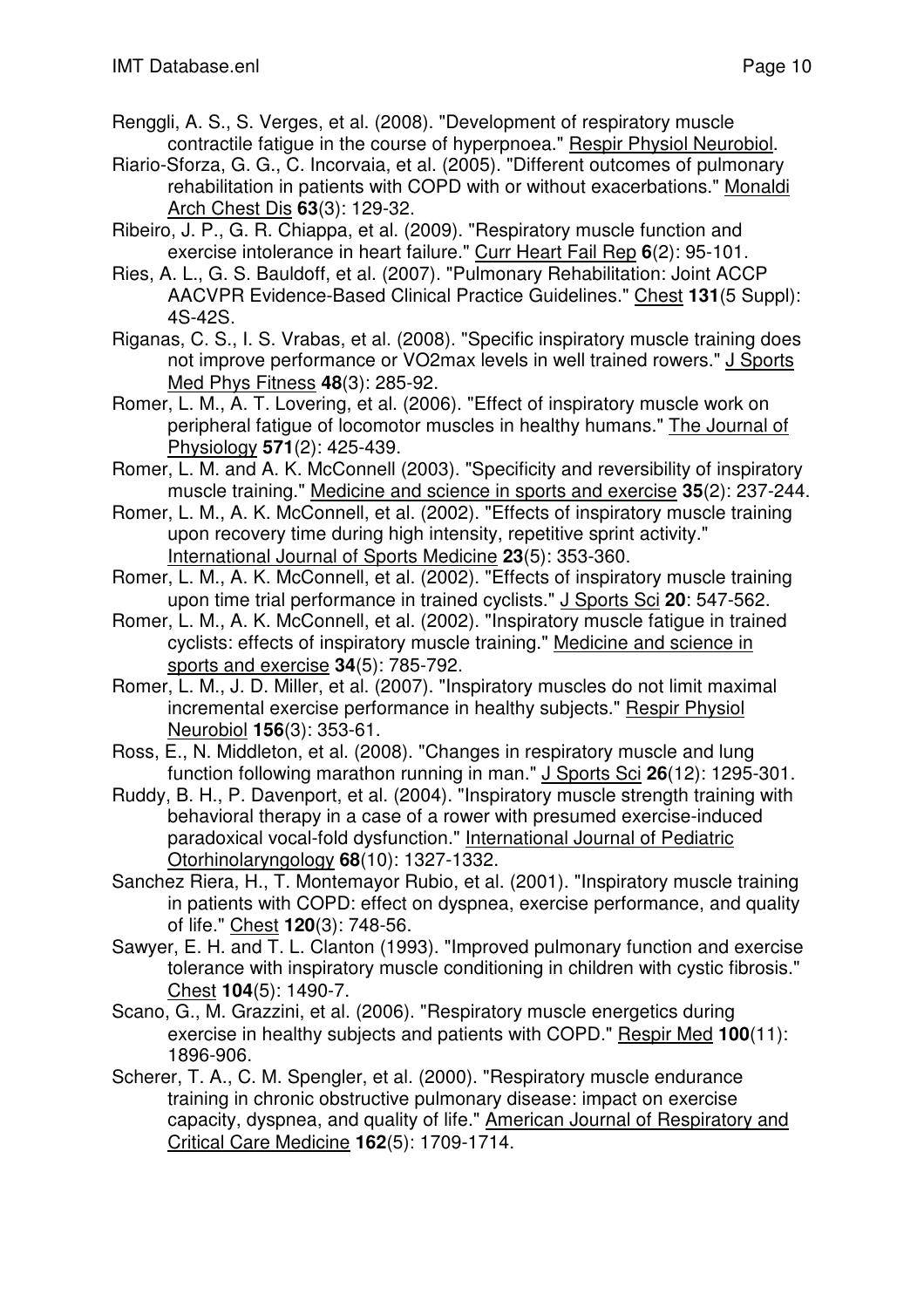- Seron, P., P. Riedemann, et al. (2005). "[Effect of inspiratory muscle training on muscle strength and quality of life in patients with chronic airflow limitation: a randomized controlled trial]." Arch Bronconeumol **41**(11): 601-6.
- Shepherd, K. L., C. M. Jensen, et al. (2006). "Relationship between upper airway and inspiratory pump muscle force in obstructive sleep apnea." Chest **130**(6): 1757-64.
- Shoemaker, M. J., S. Donker, et al. (2009). "Inspiratory Muscle Training in Patients with Chronic Obstructive Pulmonary Disease: The State of the Evidence." Cardiopulmonary Physical Therapy Journal **20**: 5-15.
- Sonetti, D. A., T. J. Wetter, et al. (2001). "Effects of respiratory muscle training versus placebo on endurance exercise performance." Respiration physiology **127**(2-3): 185-199.
- Sonne, L. J. and J. A. Davis (1982). "Increased exercise performance in patients with severe COPD following inspiratory resistive training." Chest **81**(4): 436-9.
- Spengler, C. M., M. Roos, et al. (1999). "Decreased exercise blood lactate concentrations after respiratory endurance training in humans." European journal of applied physiology and occupational physiology **79**(4): 299-305.
- Stuessi, C., C. M. Spengler, et al. (2001). "Respiratory muscle endurance training in humans increases cycling endurance without affecting blood gas concentrations." European journal of applied physiology **84**(6): 582-586.
- Sturdy, G., D. Hillman, et al. (2003). "Feasibility of High-Intensity, Interval-Based Respiratory Muscle Training in COPD." Chest **123**(1): 142-50.
- Suzuki, S., Y. Yoshiike, et al. (1993). "Inspiratory muscle training and respiratory sensation during treadmill exercise." Chest **104**(1): 197-202.
- Taylor, B. J. and L. M. Romer (2008). "Effect of expiratory muscle fatigue on exercise tolerance and locomotor muscle fatigue in healthy humans." J Appl Physiol **104**(5): 1442-51.
- Taylor, B. J. and L. M. Romer (2009). "Effect of expiratory resistive loading on inspiratory and expiratory muscle fatigue." Respir Physiol Neurobiol **166**(3): 164-74.
- Thomaidis, S. P., A. G. Toubekis, et al. (2009). "Alterations in maximal inspiratory mouth pressure during a 400-m maximum effort front-crawl swimming trial." J Sports Med Phys Fitness **49**(2): 194-200.
- Tong, T. K. and F. H. Fu (2006). "Effect of specific inspiratory muscle warm-up on intense intermittent run to exhaustion." Eur J Appl Physiol **97**(6): 673-80.
- Tong, T. K., F. H. Fu, et al. (2008). "The effect of inspiratory muscle training on high-intensity, intermittent running performance to exhaustion." Appl Physiol Nutr Metab **33**(4): 671-81.
- Topin, N., S. Matecki, et al. (2002). "Dose-dependent effect of individualized respiratory muscle training in children with Duchenne muscular dystrophy." Neuromuscul Disord **12**(6): 576-83.
- Uijl, S. G., S. Houtman, et al. (1999). "Training of the respiratory muscles in individuals with tetraplegia." Spinal Cord **37**(8): 575-9.
- Van Houtte, S., Y. Vanlandewijck, et al. (2006). "Respiratory muscle training in persons with spinal cord injury: a systematic review." Respir Med **100**(11): 1886-95.
- Verges, S., U. Boutellier, et al. (2008). "Effect of respiratory muscle endurance training on respiratory sensations, respiratory control and exercise performance: a 15-year experience." Respir Physiol Neurobiol **161**(1): 16-22.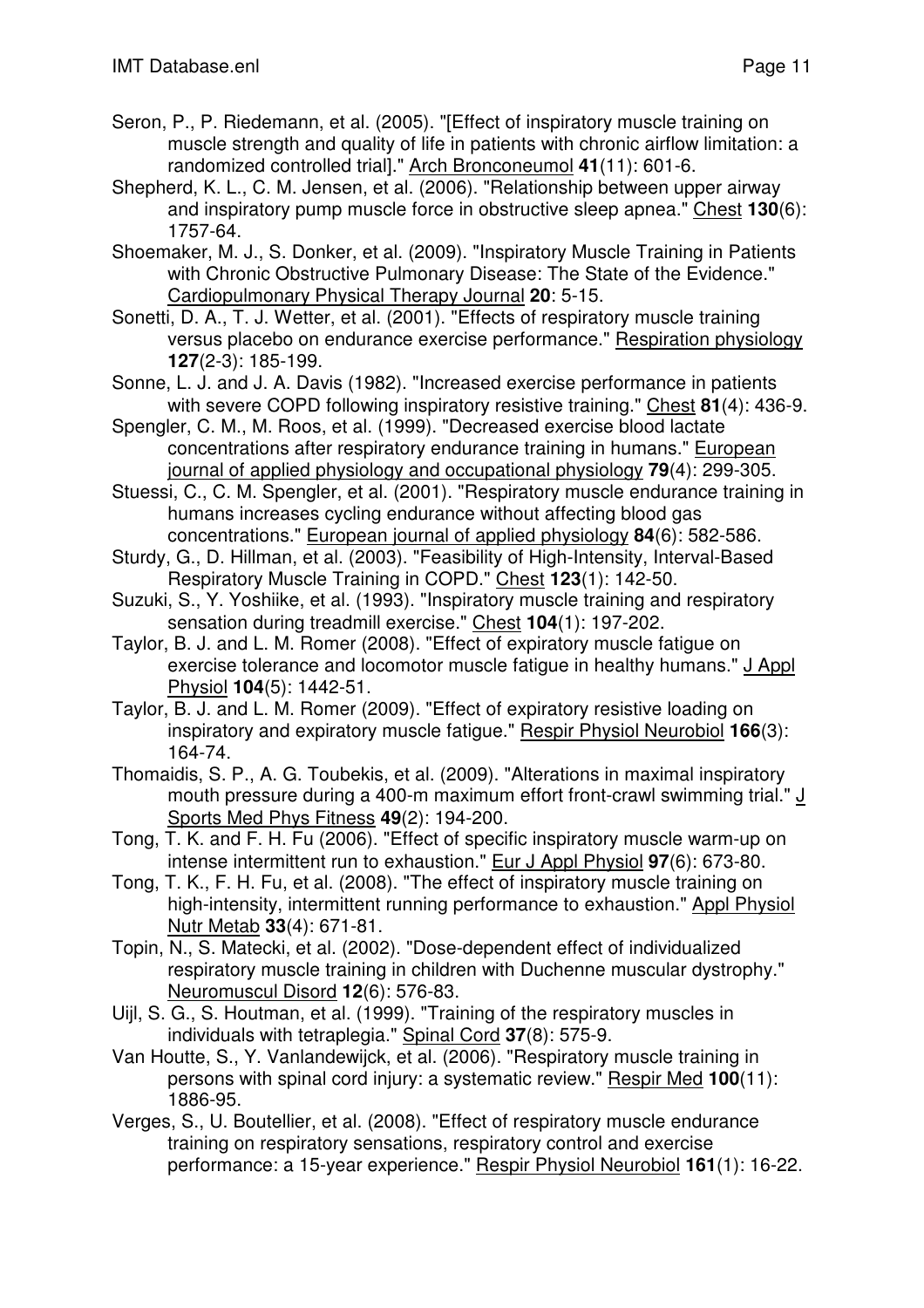- Verges, S., P. Flore, et al. (2009). "Respiratory Muscle Training in Athletes with Spinal Cord Injury." Int J Sports Med.
- Verges, S., O. Lenherr, et al. (2006). "Increased fatigue resistance of respiratory muscles during exercise after respiratory muscle endurance training." Am J Physiol Regul Integr Comp Physiol: 00409.2006.
- Verges, S., O. Lenherr, et al. (2007). "Increased fatigue resistance of respiratory muscles during exercise after respiratory muscle endurance training." Am J Physiol Regul Integr Comp Physiol **292**(3): R1246-53.
- Verges, S., D. Notter, et al. (2006). "Influence of diaphragm and rib cage muscle fatigue on breathing during endurance exercise." Respiratory Physiology & Neurobiology **154**(3): 431-442.
- Verges, S., Y. Sager, et al. (2007). "Expiratory muscle fatigue impairs exercise performance." Eur J Appl Physiol **101**(2): 225-32.
- Villafranca, C., G. Borzone, et al. (1998). "Effect of inspiratory muscle training with an intermediate load on inspiratory power output in COPD." Eur Respir J **11**(1): 28-33.
- Vogiatzis, I., D. Athanasopoulos, et al. (2008). "Contribution of respiratory muscle blood flow to exercise-induced diaphragmatic fatigue in trained cyclists." J Physiol **586**(Pt 22): 5575-87.
- Vogiatzis, I., O. Georgiadou, et al. (2006). "Effects of exercise-induced arterial hypoxaemia and work rate on diaphragmatic fatigue in highly trained endurance athletes." J Physiol **572**(Pt 2): 539-49.
- Volianitis, S., A. K. McConnell, et al. (2001). "Inspiratory muscle training improves rowing performance." Medicine and science in sports and exercise **33**(5): 803-809.
- Wang, T.-G., Y.-H. Wang, et al. (2002). "Resistive inspiratory muscle training in sleep-disordered breathing of traumatic tetraplegia." Archives of Physical Medicine and Rehabilitation **83**(4): 491-496.
- Wanke, T., D. Formanek, et al. (1994). "Effects of combined inspiratory muscle and cycle ergometer training on exercise performance in patients with COPD." Eur Respir J **7**(12): 2205-11.
- Wanke, T., K. Toifl, et al. (1994). "Inspiratory muscle training in patients with Duchenne muscular dystrophy." Chest **105**(2): 475-82.
- Watsford, M. and A. Murphy (2008). "The effects of respiratory-muscle training on exercise in older women." J Aging Phys Act **16**(3): 245-60.
- Weiner, P., Y. Azgad, et al. (1992). "Inspiratory muscle training combined with general exercise reconditioning in patients with COPD." Chest **102**(5): 1351-6.
- Weiner, P., Y. Azgad, et al. (1992). "Inspiratory muscle training in patients with bronchial asthma." Chest **102**(5): 1357-1361.
- Weiner, P., N. Berar-Yanay, et al. (2000). "Specific inspiratory muscle training in patients with mild asthma with high consumption of inhaled beta(2)-agonists." Chest **117**(3): 722-727.
- Weiner, P., R. Magadle, et al. (2002). "The relationship among inspiratory muscle strength, the perception of dyspnea and inhaled beta2-agonist use in patients with asthma." Canadian respiratory journal **9**(5): 307-312.
- Weiner, P., R. Magadle, et al. (2004). "Maintenance of inspiratory muscle training in COPD patients: one year follow-up." Eur Respir J **23**(1): 61-65.